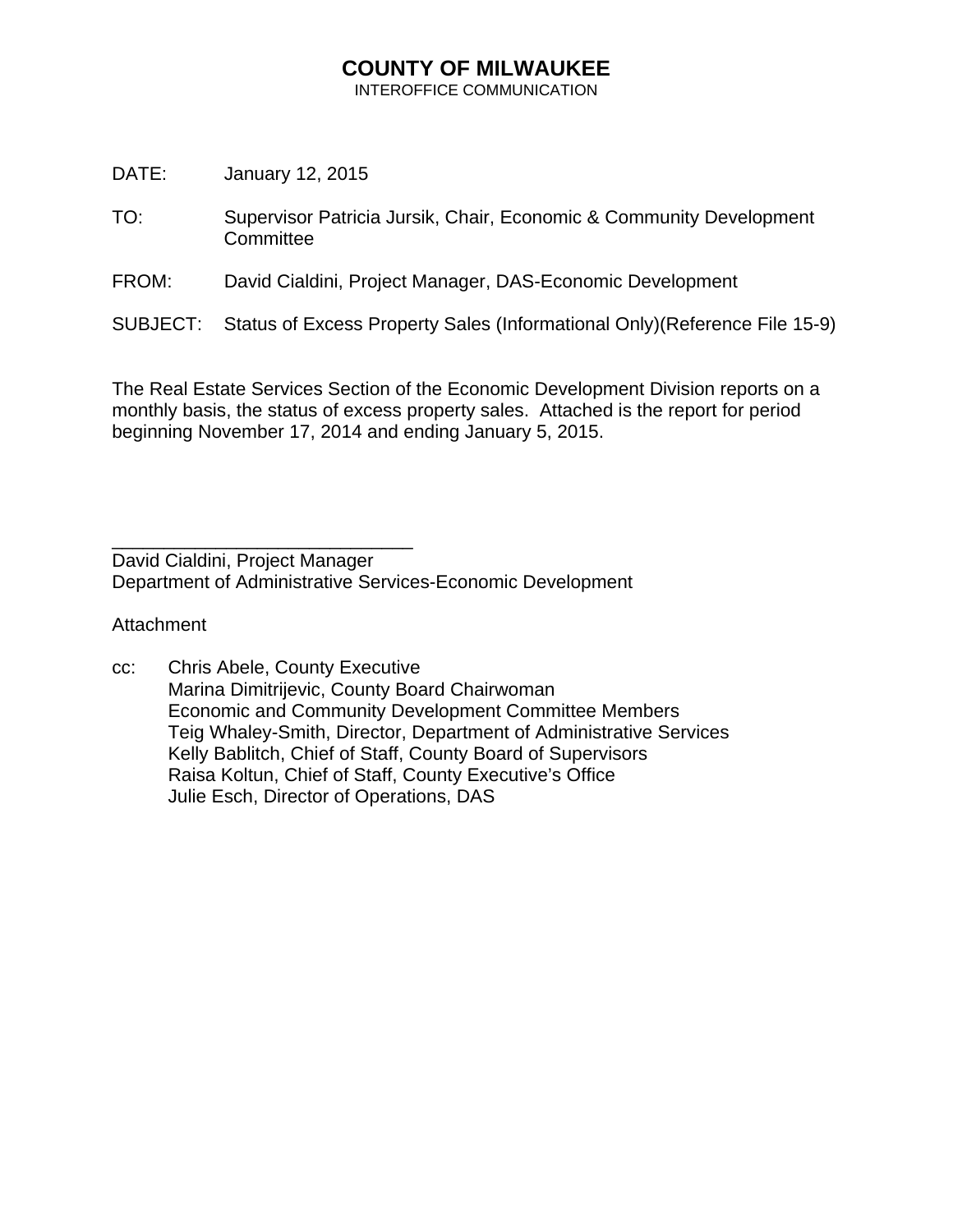## **REAL ESTATE SERVICES SECTION**

REVENUE STATUS REPORT Period ending January 5, 2015

#### **CLOSED PROPERTIES**

| <b>Property</b>                                | <b>Committee Date</b> | <b>Closed</b>    | <b>Gross Sale</b><br><b>Proceeds</b> |
|------------------------------------------------|-----------------------|------------------|--------------------------------------|
| 3802 E Cudahy Ave, Cudahy                      |                       | January 16, 2014 | \$<br>9,000.00                       |
| 2578 Wauwatosa Ave, Wauwatosa                  | 5/8/2014              | June, 2014       | \$<br>0.00                           |
| 6215 W National Ave, West Allis                |                       | August 4, 2014   | \$<br>31,800.00                      |
| 7634 N Senica Rd, Fox Point                    |                       | November 3, 2014 | \$<br>32,000.00                      |
| 1607 S 54 <sup>th</sup> Street. West Milwaukee |                       | October 14, 2014 | \$<br>10,000.00                      |
|                                                |                       |                  |                                      |
|                                                |                       | <b>TOTAL</b>     | \$<br>82,800.00                      |
|                                                |                       | 2014 Budget      | 400,000.00                           |

#### **PENDING PROPERTY CLOSINGS**

| <b>Property</b>                            | <b>Committee Date</b> | <b>Pending Closing</b> |    | <b>Gross Sale</b><br><b>Proceeds</b> |
|--------------------------------------------|-----------------------|------------------------|----|--------------------------------------|
| 2065 S 57th Street, West Allis             | June 16, 2014         | Winter 2014            | \$ | 25,066.00                            |
| 1566 S 64 <sup>th</sup> Street, West Allis | June 16, 2014         | Winter 2014            | \$ | 52,615.00                            |
| 2104 S 70 <sup>th</sup> Street, West Allis | June 16, 2014         | Winter 2014            | \$ | 36,580.00                            |
| 8614 W Mitchell Street, West Allis         | June 16, 2014         | Winter 2014            | \$ | 64,469.00                            |
| 2001 7th Ave, South Milwaukee              | <b>Passive Review</b> | Winter 2014            | \$ | 120,000.00                           |
| 1229 S 76 <sup>th</sup> Street, West Allis | September 15, 2014    |                        | \$ | 65,000.00                            |
| 7133 W Becher Street, West Allis           | October – Dec, 2014   |                        | \$ | 1.00                                 |
|                                            |                       |                        |    |                                      |
|                                            |                       | <b>TOTAL</b>           | S  | 363,731.00                           |
|                                            |                       |                        |    |                                      |

#### **GENERAL PROPERTY STATUS**

| <b>Property</b>                       | Date Made Available | <b>Status</b>      | <b>Asking Price</b>   |
|---------------------------------------|---------------------|--------------------|-----------------------|
| 5414-22 S Packard Avenue, Cudahy      | June 12, 2006       | Available for sale | \$<br>35,000.00       |
| 3618 E Grange, Cudahy                 | August 11, 2009     | Available for sale | \$<br>4,900.00        |
| 3749 E Squire, Cudahy                 | June 21, 2001       | Available for sale | \$<br>16,900.00       |
| 8450 West Beatrice Ct., Milwaukee     | August 8, 2008      | Available for sale | \$<br>375,000.00      |
| 9074 S 5 <sup>th</sup> Ave, Oak Creek | February 12, 2010   | Available for sale | \$<br>28,900.00       |
| 7815 N River Road, River Hills        | March 11, 2014      | Available for sale | Appraisal in Progress |
| 2525 W Mill Road, Glendale            | March 11, 2014      | Available for sale | Appraisal in Progress |
| 6034 N Park Road, Glendale            | March 11, 2014      | Available for sale | Appraisal in Progress |
| 1811 W Silver Spring Drive, Glendale  | March 11, 2014      | Available for sale | Appraisal in Progress |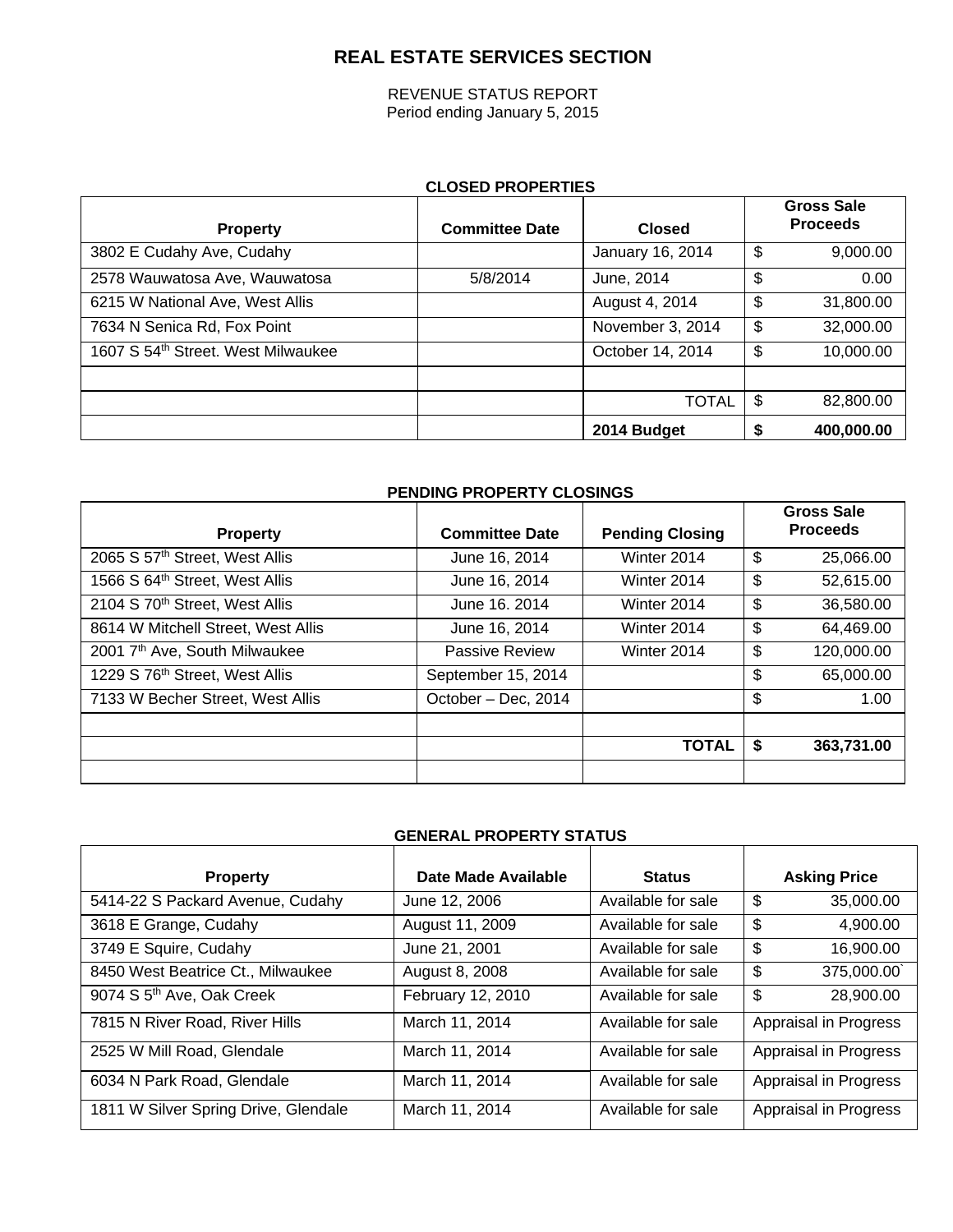| <b>Property</b>                            | <b>Date Made Available</b> | <b>Status</b>      | <b>Asking Price</b>        |
|--------------------------------------------|----------------------------|--------------------|----------------------------|
| 4430 N 108 <sup>th</sup> Street, Wauwatosa | March 11, 2014             | Available for sale | Appraisal in Progress      |
| 801 W Glendale Avenue, Glendale            | March 11, 2014             | Available for sale | Appraisal in Progress      |
| 4104 N Morris Boulevard, Shorewood         | March 11, 2014             | Available for sale | Appraisal in Progress      |
| 10424 W Woodward Avenue, Wauwatosa         | March 11, 2014             | Available for sale | Appraisal in Progress      |
| 527 N 98 <sup>th</sup> Street, Wauwatosa   | March 11, 2014             | Available for sale | Appraisal in Progress      |
| 2151 S 63rd Street, West Allis             | March 11, 2014             | Available for sale | Appraisal in Progress      |
| 2105 S 79th Street, West Allis             | March 11, 2014             | Available for sale | \$<br>15,000.00            |
| 3410 S Schauer Avenue, Greenfield          | March 11, 2014             | Available for sale | Appraisal in Progress      |
| 3509-11 E Plankinton Avenue, Cudahy        | March 11, 2014             | Available for sale | Appraisal in Progress      |
| 3711E Barnard Avenue, Cudahy               | March 11, 2014             | Available for sale | Appraisal in Progress      |
| 3677 E Carpenter Avenue, Cudahy            | March 11, 2014             | Available for sale | Appraisal in Progress      |
| 3834 E Edgerton Avenue, Cudahy             | March 11, 2014             | Available for sale | Appraisal in Progress      |
| 3901 E Martin Avenue, Cudahy               | March 11, 2014             | Available for sale | Appraisal in Progress      |
| 3127 E Luzerne Avenue, Cudahy              | March 11, 2014             | Available for sale | Appraisal in Progress      |
| 6465 S Whitnall Edge Road, Franklin        | March 11, 2014             | Available for sale | Appraisal in Progress      |
| 2427 W Carrington Avenue, Oak Creek        | March 11, 2014             | Available for sale | Appraisal in Progress      |
| 1628 Carroll Avenue, South Milwaukee       | March 11, 2014             | Available for sale | \$<br>28,500.00            |
| 1315 Nicholson Ave. _Rear, S. Milwaukee    | March 11, 2014             | Available for sale | \$<br>48,000.00            |
| S 35 <sup>th</sup> Street, Franklin        | March 11, 2014             | Available for sale | \$<br>5,000.00             |
| 1606 18th Avenue, South Milwaukee          | March 11, 2014             | Available for sale | \$<br>1.00                 |
| 2001 7th Avenue, South Milwaukee           | March 11, 2014             | Available for sale | \$<br>120,000.00           |
| 8124 S Lakeview Drive, Franklin            | March 11, 2014             | Available for sale | Appraisal in Progress      |
| 8143 S 34 <sup>th</sup> Street, Franklin   | March 11, 2014             | Available for sale | $\frac{1}{2}$<br>45,000.00 |
| 8474 S Burrell Street, Oak Creek           | March 11, 2014             | Available for sale | Appraisal in Progress      |
| 9139 S 5 <sup>th</sup> Avenue, Oak Creek   | March 11, 2014             | Available for sale | Appraisal in Progress      |
| 165 E Golden Lane, Oak Creek               | March 11, 2014             | Available for sale | \$<br>45,000.00            |
| 10568 S Alton Road, Oak Creek              | March 11, 2014             | Available for sale | Appraisal in Progress      |

1. Net proceeds to Federal Transit Administration or Future Transit Capital Project